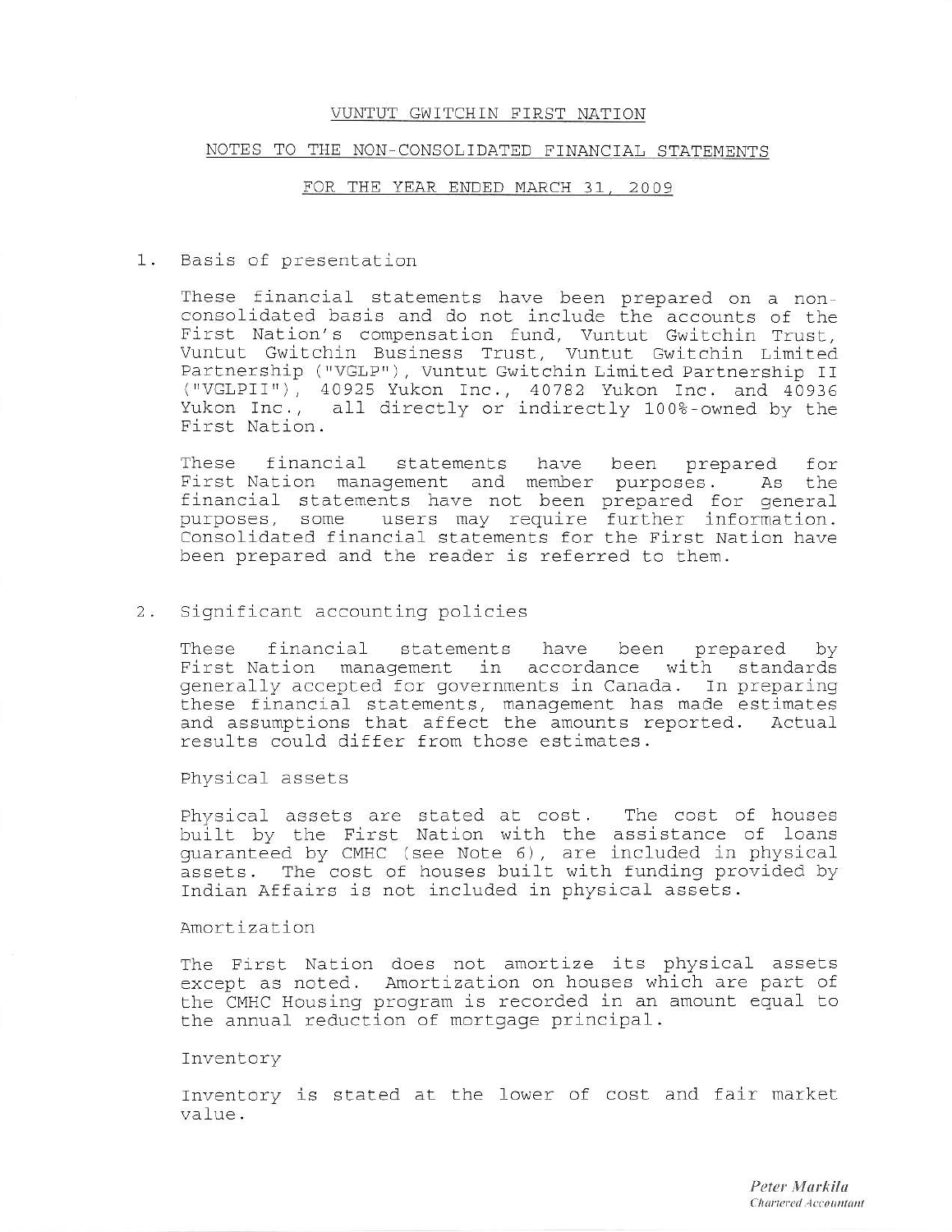# NOTES TO THE NON-CONSOLIDATED FINANCIAL STATEMENTS (CONTINUED)

# FOR THE YEAR ENDED MARCH 31, 2009

#### 2. Significant accounting policies (continued)

#### Revenue recognition

Contributions under the terms of agreements are recognized as revenue at the time applications are approved by the relevant funding agency.

#### Surplus

All unexpended items of revenue are treated by the First Nation as surplus, except for certain physical projects where unexpended revenues are deferred until the project is complete.

# Financial instruments

The First Nation's financial instruments consist of cash and term deposits, accounts receivable, accounts payable, amounts due to/from related parties and long-term debt. Unless otherwise noted, it is management's opinion that the First Nation is not exposed to significant interest,<br>currency or credit risks arising from these financial instruments. It is also management's opinion that the carrying values of these financial instruments approximate their fair values.

# 3. Reserves

Pursuant to its agreement with Canada Housing and Mortgage Corporation, the First Nation is required to seqregate funds for replacement and subsidy surplus reserves. The expenditures from these funds are restricted by the terms of the agreement.

#### Loan receivable YIDC 4.

The First Nation owns approximately 6% of the outstanding shares of Yukon Indian Development Corporation Ltd.<br>("YIDC"). The loan receivable results from dividends declared by YIDC and reinvested in YIDC. There are no terms for payment by YIDC for this amount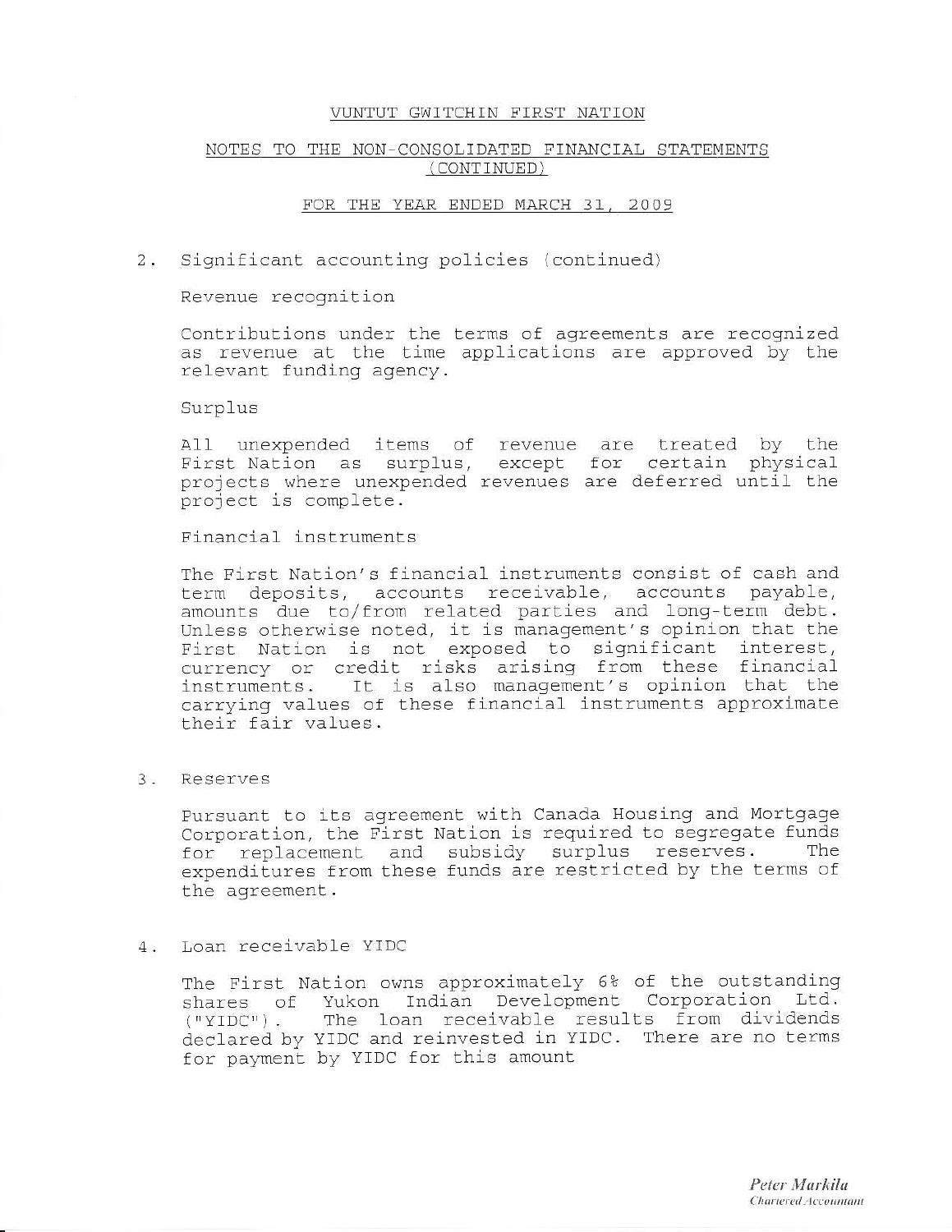# NOTES TO THE NON-CONSOLIDATED FINANCIAL STATEMENTS (CONTINUED)

### FOR THE YEAR ENDED MARCH 31, 2009

#### Investment in First Nations Bank 5.

The First Nation owns approximately 1.8% of the outstanding shares of the First Nations Bank. This investment is recorded at cost.

6. Long-term debt

Mortgages payable

Amounts shown as mortgages payable represent monies borrowed to finance house construction. The loans are secured by a mortgage to the lender on the land and buildings as well as a ministerial quarantee by the Government of Canada.

The balances and terms of the mortgages are as follows:

|                                                                                                                                                 | 2009   | 2008                |
|-------------------------------------------------------------------------------------------------------------------------------------------------|--------|---------------------|
| Mortgage payable to Toronto Dominion<br>Bank in monthly instalments of<br>\$611, including interest at 4.35%<br>per annum. Due April 1, 2009.   |        | $$33,431$ $$39,189$ |
| Mortgage payable to Toronto Dominion<br>Bank in monthly instalments of<br>\$474, including interest at 4.35%<br>per annum. Due April 1, 2009.   | 25,903 | 30,364              |
| Mortgage payable to Toronto Dominion<br>Bank in monthly instalments of<br>\$419, including interest at 4.35%<br>per annum. Due April 1, 2009.   | 22,937 | 26,888              |
| Mortgage payable to Toronto Dominion<br>Bank in monthly instalments of<br>\$1,851, including interest at 4.35%<br>per annum. Due April 1, 2009. |        | 181, 327 193, 383   |
| Mortgage payable to the Bank of<br>Montreal in monthly instalments<br>of \$680, including interest at 5.1%<br>per annum. Due June 1, 2011.      |        | 49,169 54,731       |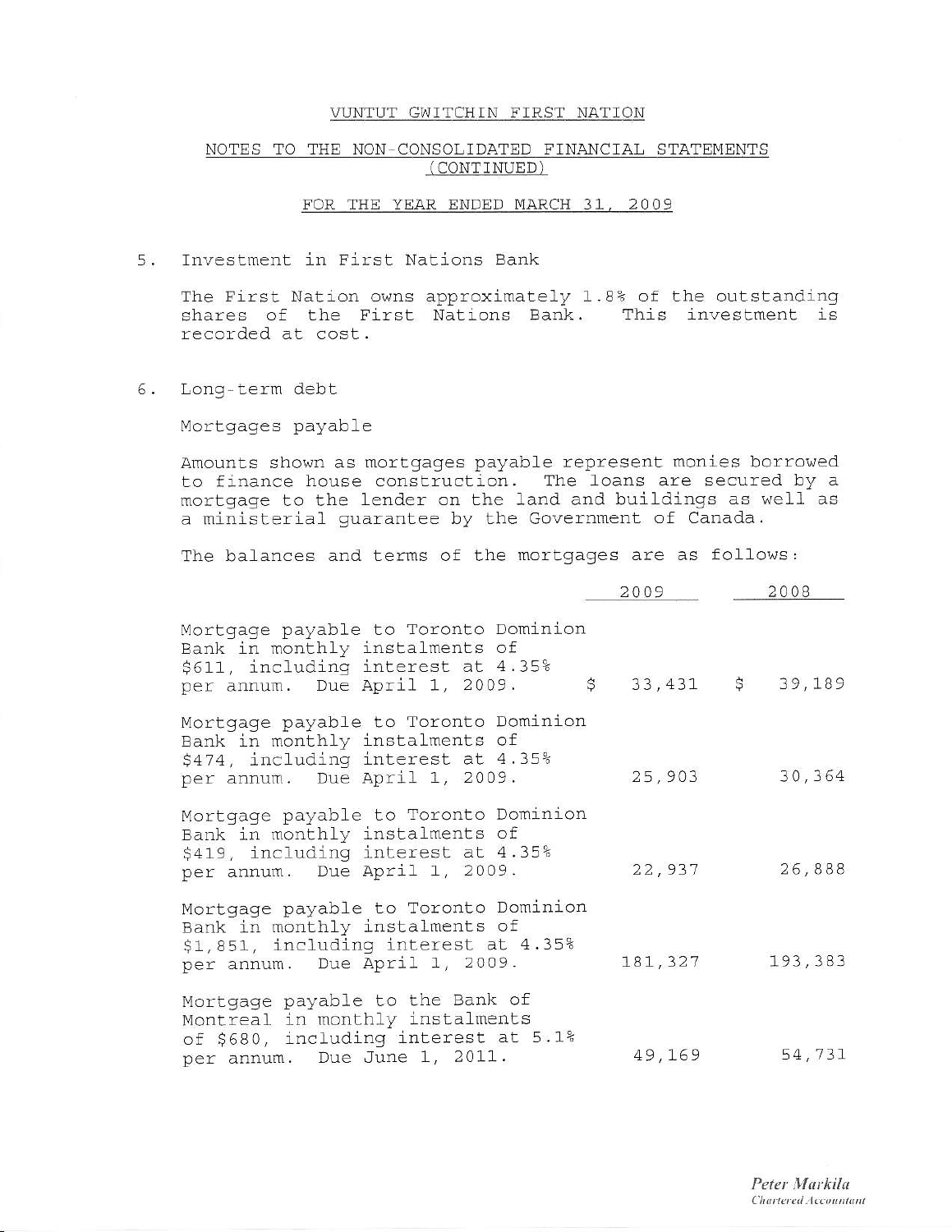# NOTES TO THE NON-CONSOLIDATED FINANCIAL STATEMENTS (CONTINUED)

#### FOR THE YEAR ENDED MARCH 31, 2009

### 6. Long-term debt (continued) Mortgages payable (continued) 2009 2008 Mortgage payable to the Bank of Montreal in monthly instalments of \$800 including interest at 4.61% per annum. Due December 1, 2010.  $$87,468$  \$92,980 Mortgage payable to the Bank of Montreal in monthly instalments of \$1,324, including interest at 4.61% per annum. Due December 1, 2010. 125, 251 135, 240 Mortgage payable to Canada Housing and Mortgage Corporation in blended monthly instalments of \$1,901, including interest at 4.30% per annum. Due June 1, 2012. 309,239 318,675 Mortgage payable to Canada Housing and Mortgage Corporation in blended monthly instalments of \$1,744, including interest at 3.47% per annum. Due June 1, 2013. 339,743 1, 174, 468 891,450 Loans payable Loan payable to Toronto Dominion Bank, payable in annual instalments of \$300,000, due May, 2009, at an interest rate of prime plus 1.00%. 300,000 600,000 Loan payable to First Nations Bank of Canada, payable in blended monthly instalments of \$18,494, including interest at 4.9% per annum. Due December, 2011. 2,327,175 3,801,643 1,491,450 Amount due within one year 480,499 358,272  $$3,321,144$  $$1,133,178$

Peter Markila Chartered Accountant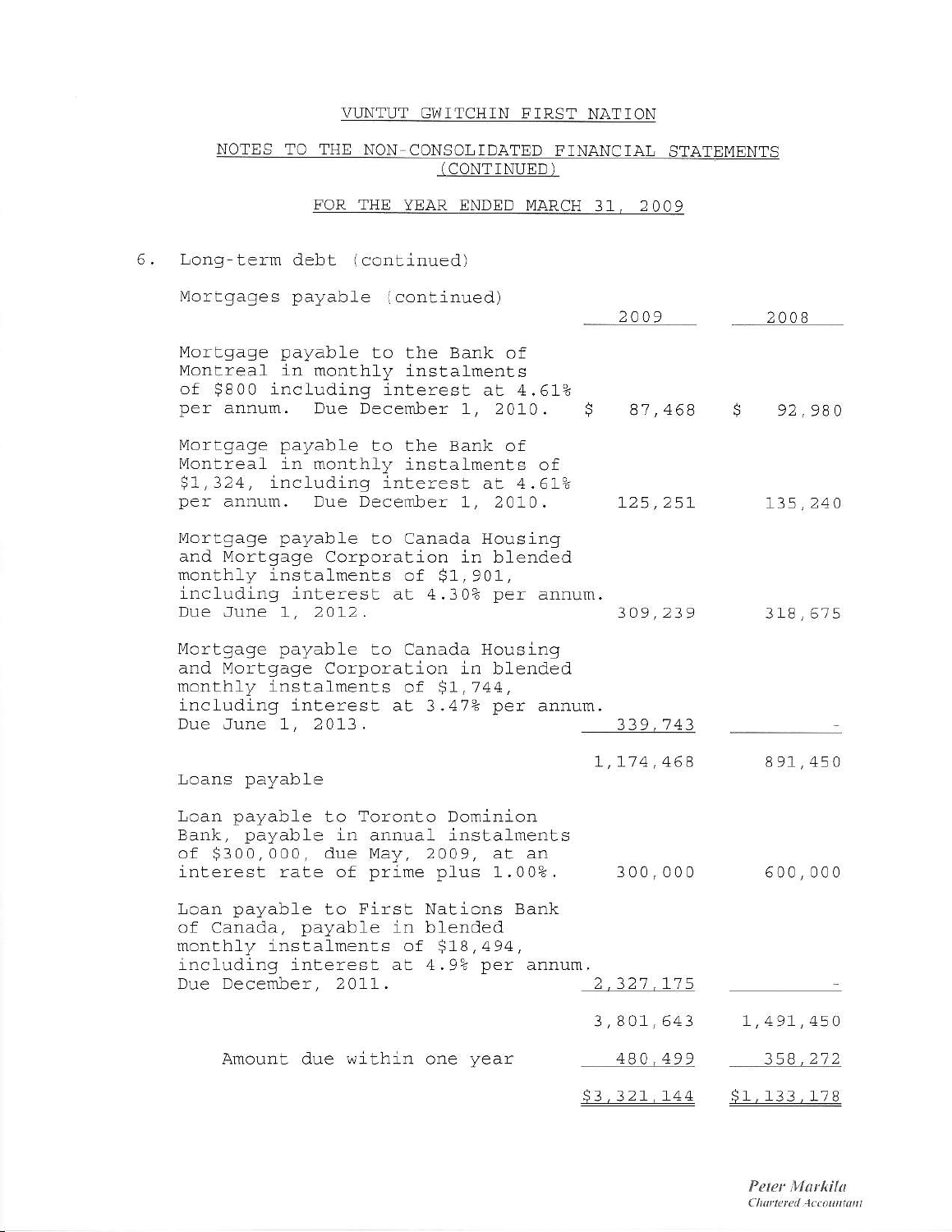# NOTES TO THE NON-CONSOLIDATED FINANCIAL STATEMENTS (CONTINUED)

# FOR THE YEAR ENDED MARCH 31, 2009

6. Long-term debt (continued)

Mortgages payable (continued)

Loans payable (continued)

Principal repayments scheduled for the next five years are as follows:

| 2010 | $-1$                                                                                                                                                                                                                                                                                                                                                                                                                                                                       | 480,499     |
|------|----------------------------------------------------------------------------------------------------------------------------------------------------------------------------------------------------------------------------------------------------------------------------------------------------------------------------------------------------------------------------------------------------------------------------------------------------------------------------|-------------|
| 2011 | $\rightarrow$                                                                                                                                                                                                                                                                                                                                                                                                                                                              | 189,141     |
| 2012 | $\frac{1}{2} \left( \frac{1}{2} \right) \left( \frac{1}{2} \right) \left( \frac{1}{2} \right) \left( \frac{1}{2} \right) \left( \frac{1}{2} \right) \left( \frac{1}{2} \right) \left( \frac{1}{2} \right) \left( \frac{1}{2} \right) \left( \frac{1}{2} \right) \left( \frac{1}{2} \right) \left( \frac{1}{2} \right) \left( \frac{1}{2} \right) \left( \frac{1}{2} \right) \left( \frac{1}{2} \right) \left( \frac{1}{2} \right) \left( \frac{1}{2} \right) \left( \frac$ | 2, 177, 436 |
| 2013 | $\frac{1}{2}$                                                                                                                                                                                                                                                                                                                                                                                                                                                              | 79,901      |
| 2014 |                                                                                                                                                                                                                                                                                                                                                                                                                                                                            | 83,449      |

# 7. Appropriated surplus

The First Nation has set aside certain amounts for future use. Appropriated surplus consists of:

|                            | 2009        | 2008        |
|----------------------------|-------------|-------------|
| Vuntut Gwitchin Trust      |             |             |
| distributions and interest |             |             |
| thereon                    | \$3,039,404 | \$3,374,344 |
| Vuntut Gwitchin Business   |             |             |
| Trust distribution         | 180,059     |             |
| Community infrastructure   |             |             |
| reserve                    | 1,500,000   |             |
| Contingency fund reserve   | 271,145     |             |
|                            |             |             |
|                            | \$4,990,608 | \$3,374,344 |

8. Equity in tax buy-out

The equity in tax buy-out represents amounts received from the Government of Canada as compensation for changing certain income tax exemptions to taxable status.

### 9. Pension plan

The First Nation matches contributions made by employees, to a maximum of 5.5% per cent of salaries, to a defined<br>contribution pension plan. During the year ended<br>March 31, 2009, the First Nation expensed \$108,227 for pension contributions (year ended March 31, 2008 - \$112,743).